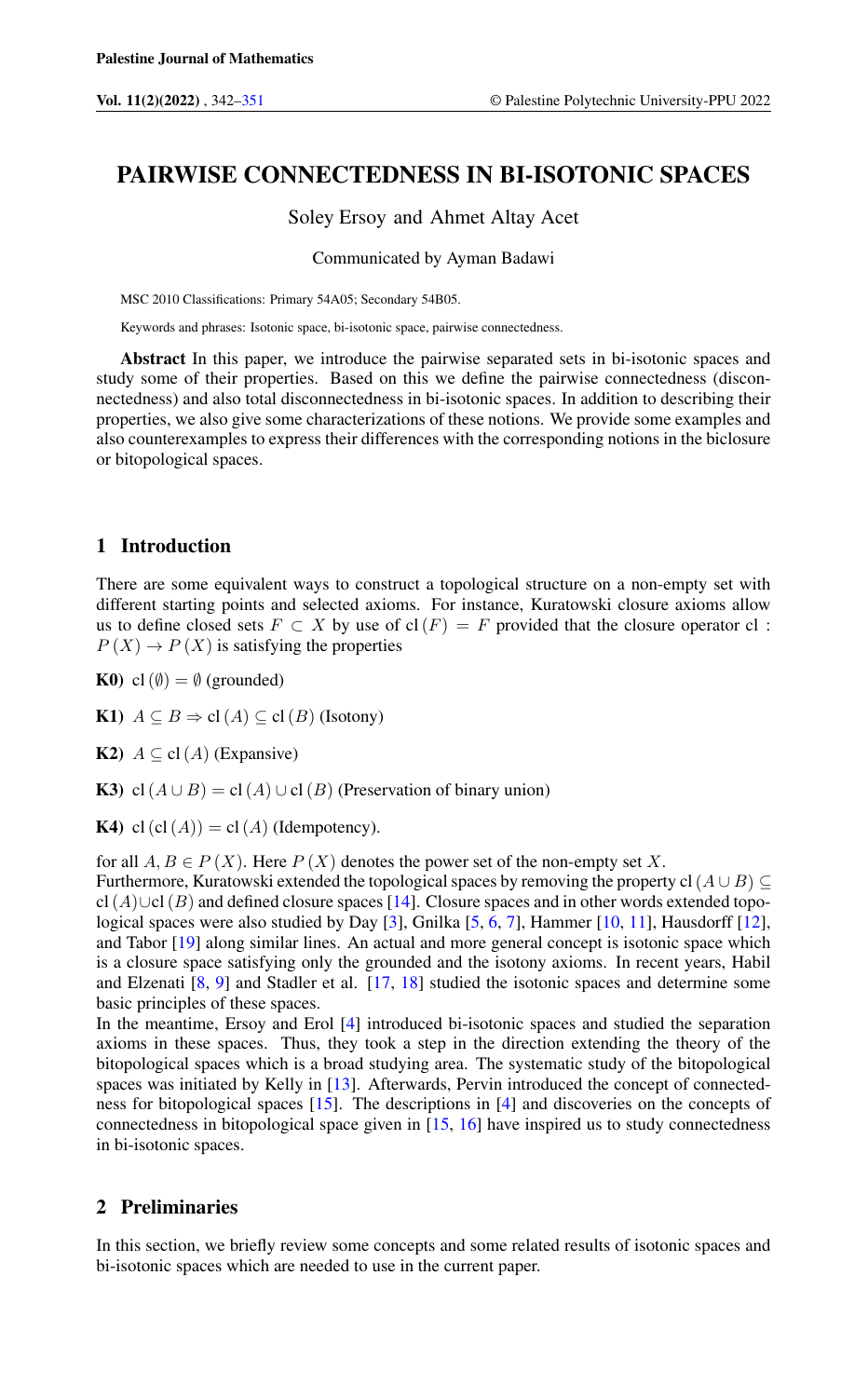#### 2.1 Isotonic Spaces

**Definition 2.1.** A pair  $(X, c)$  is called generalized closure space such that cl :  $P(X) \rightarrow P(X)$ is an arbitrary set-valued set-function, called a closure operator, where  $P(X)$  is the power set of the non-empty set X. Especially if the operator cl satisfies the axioms  $(K0)$  and  $(K1)$  then  $(X, c)$  is called isotonic space [\[17,](#page-9-10) [18\]](#page-9-11).

<span id="page-1-0"></span>**Definition 2.2.** The dual of a closure operator cl on X is called interior operator int :  $P(X) \rightarrow$  $P(X)$  defined by  $\text{int}(A) = X \setminus \text{cl}(X \setminus A)$  for all  $A \in P(X)$ . In a generalized closure space  $(X, cl)$ , a set  $F \in P(X)$  is closed if  $cl(F) = F$  and  $A \in P(X)$ 

is open if  $X \backslash A$  is closed or int(A) = A [\[17,](#page-9-10) [18\]](#page-9-11).

**Definition 2.3.** Let cl and int be closure and interior operators on  $X$ , respectively. Then the neighborhood operator  $\mathcal{N}: X \to P(P(X))$  is defined by  $\mathcal{N}(x) = \{N \in P(X) : x \in \text{int}(N)\}\$ for  $x \in X$  [\[17,](#page-9-10) [18\]](#page-9-11).

**Proposition 2.4.** *Let* (X, cl) *be a generalized closure space and*  $A \subseteq X$ *.*  $\mathcal{N}: X \to P(P(X))$  *if and only if*  $A \subseteq \text{int}(V)$  [\[17,](#page-9-10) [18\]](#page-9-11)*.* 

**Proposition 2.5.** Let  $N: X \to P(P(X))$  be a neighborhood function on a generalized closure *space*(*X*, cl)*. Then*  $x \in cl(A)$  *if and only if*  $\mathcal{N}: X \to P(P(X))$  [\[17,](#page-9-10) [18\]](#page-9-11)*.* 

**Proposition 2.6.** Let  $(X, \text{cl})$  and  $(Y, \text{cl'})$  be isotonic spaces. A function  $f : X \to Y$  is continuous *if and only if*  $cl$   $(f^{-1}(B)) \subseteq f^{-1}(cl'(B))$  *for all*  $B \in P(Y)$  [\[17,](#page-9-10) [18\]](#page-9-11)*.* 

#### 2.2 Bi-isotonic Spaces

**Definition 2.7.** A triple  $(X, cl_1, cl_2)$  is called generalized bi-closure space such that  $cl_1 : P(X) \rightarrow$  $P(X)$  and  $cl_2: P(X) \rightarrow P(X)$  are arbitrary set-valued operators from the power set of nonempty set  $X$  [\[1,](#page-8-2) [2\]](#page-8-3).

Bi-closure spaces were introduced and studied with two closure operators satisfying the grounded, isotony and expansive axioms given by  $(K0)$ ,  $(K1)$  and  $(K2)$  in  $[1, 2]$  $[1, 2]$  $[1, 2]$ . Recently, these spaces were generalized by weakening these axioms and a new space called bi-isotonic space were introduced with two isotonic operators satisfying the axioms  $(K0)$  and  $(K1)$  in [\[4\]](#page-9-12).

**Definition 2.8.** Let  $cl_1$  and  $cl_2$  be two isotonic operators satisfying the axioms (K0) and (K1) on X, then the triple  $(X, cl_1, cl_2)$  is called bi-isotonic space [\[4\]](#page-9-12).

**Definition 2.9.** A subset A of a bi-isotonic space  $(X, cl_1, cl_2)$  is called closed if  $cl_1cl_2(A) = A$ . The complement of a closed set is called open [\[4\]](#page-9-12).

Under the light of this definition, the following proposition is obvious.

**Proposition 2.10.** A subset A of a bi-isotonic space  $(X, cl_1, cl_2)$  is closed if and only if  $cl_1(A)$  = A and  $cl_2(A) = A[4]$  $cl_2(A) = A[4]$ *.* 

It is obvious that a subset A of a bi-isotonic space  $(X, cl_1, cl_2)$  is open if  $X \setminus A = cl_i (X \setminus A)$ or int  $_i(A) = A$  for all  $i \in \{1, 2\}.$ 

**Proposition 2.11.** *Let*  $(X, cl_1, cl_2)$  *be a bi-isotonic space and. Then for any*  $A \subseteq X$ *, the followings are held.*

*i*) *A is an open set if and only if*  $A = X \clap{{c1_2(X \A)}$ .

*ii) If A is an open set and*  $A \subseteq G$ *, then*  $A \subseteq X \backslash cl_1cl_2(X \backslash G)$  [\[4\]](#page-9-12)*.* 

<span id="page-1-1"></span>**Proposition 2.12.** Let  $(X, cl_1, cl_2)$  be a bi-isotonic space and  $Y \subseteq X$ . The induced operators  $\text{cl}_i^Y: P(Y) \to P(Y)$  are isotonic provided that  $\text{cl}_i^Y(A) = \text{cl}_i(A) \cap Y$  *for all*  $A \subseteq Y$  and i ∈ {1, 2} *[\[4\]](#page-9-12).*

**Proposition 2.13.** Let  $(X, \text{cl}_1, \text{cl}_2)$  be a bi-isotonic space and  $Y \subseteq X$ .  $(Y, \text{cl}_1^Y, \text{cl}_2^Y)$  is called a *subspace of*  $(X, cl_1, cl_2)$  *such that*  $cl_1^Y$  *and*  $cl_2^Y$  *are induced isotonic operators* [\[4\]](#page-9-12)*.*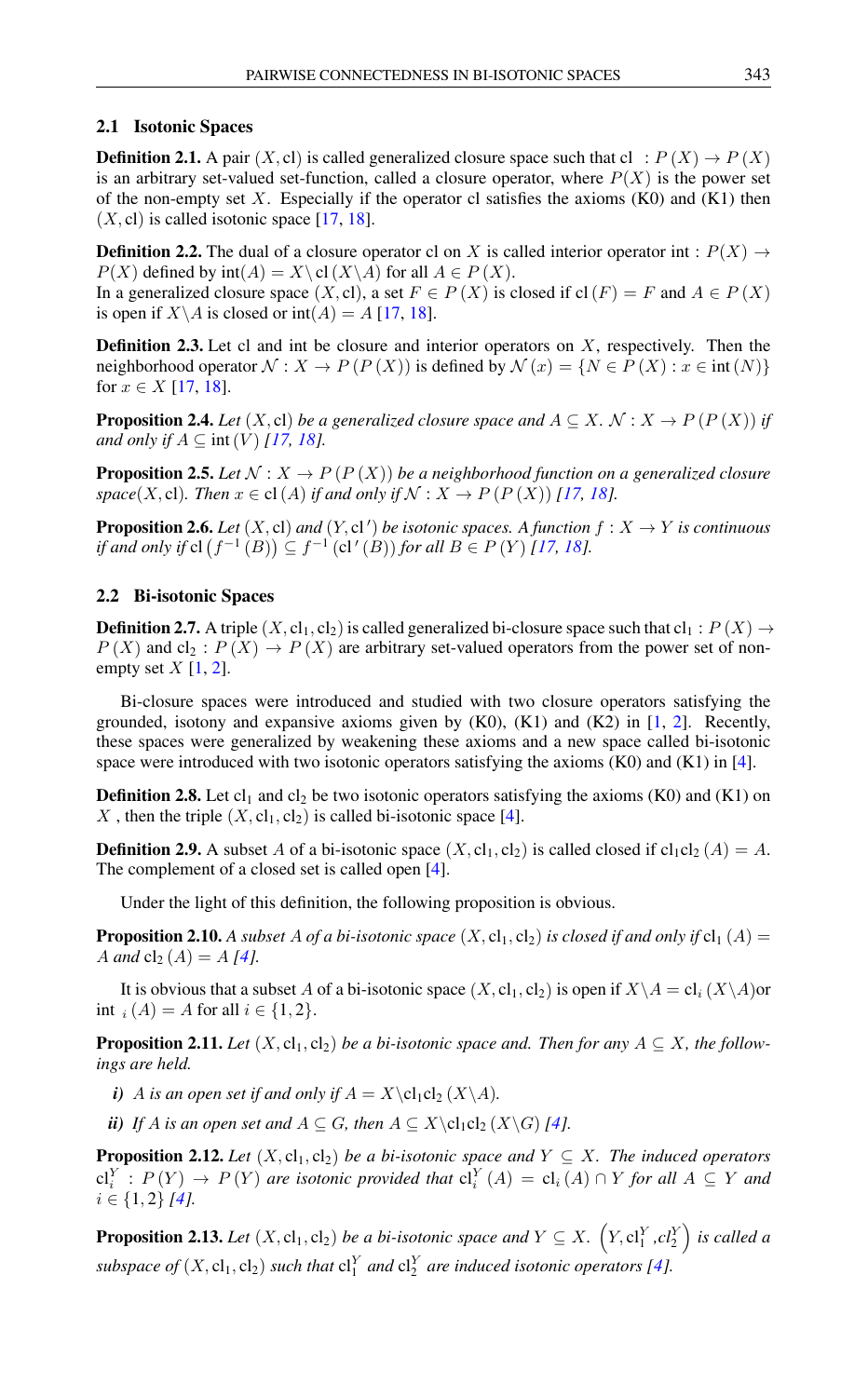<span id="page-2-0"></span>**Proposition 2.14.** Let  $(X, cl_1, cl_2)$  and  $(Y, cl'_1, cl'_2)$  be bi-isotonic spaces. A map  $f : (X, cl_1, cl_2) \rightarrow$  $(Y, cl'_1, cl'_2)$  is bi-continuous if and only if  $cl_i(f^{-1}(B)) \subseteq f^{-1}(cl'_i(B))$  for all  $B \in P(Y)$  and  $i \in \{1, 2\}$  [\[4\]](#page-9-12)*.* 

**Proposition 2.15.** Let  $(X, cl_1, cl_2)$  and  $(X, cl'_1, cl'_2)$  be bi-isotonic spaces. Then the following *conditions (for bi-continuity) are equivalent:*

*i*)  $f : (X, \text{cl}_1, \text{cl}_2) \to (Y, \text{cl}'_1, \text{cl}'_2)$  *is bi-continuous.* 

*ii*)  $f^{-1}$   $(int'_{i}(B)) \subseteq int_{i} (f^{-1}(B))$  for all  $B \in P(Y)$  and  $i \in \{1,2\}$ *.* 

*iii)*  $N: X \rightarrow P(P(X))$  *provided*  $N: X \rightarrow P(P(X))$  *for all*  $B \in P(Y)$  *and*  $i \in \{1, 2\}$  [\[4\]](#page-9-12)*.* 

Let  $f : (X, \text{cl}_1, \text{cl}_2) \to (Y, \text{cl}'_1, \text{cl}'_2)$  be a bijective map. If f is bi-continuous and  $f^{-1}$  bicontinuous, then it is called bi-homeomorphism [\[4\]](#page-9-12).

**Definition 2.16.** A generalized bi-closure space  $(X, cl_1, cl_2)$  is called

- i) pairwise  $S_T_1$ –space if there is  $N_x \in \mathcal{N}_1(x)$  such that  $y \notin N_x$  and there is  $N_y \in \mathcal{N}_2(y)$ such that  $x \notin N_y$  for all distinct points  $x, y \in X$ ,
- ii) pairwise  $R_T$ <sub>1</sub>−space if  $(X, c_1)$  and $(X, c_2)$  are both  $T_1$ −spaces [\[4\]](#page-9-12).

Also, it is known from [\[18\]](#page-9-11) that an isotonic space  $(X, cl)$  is a  $T_1$ -space if and only if cl( $\{x\}$ )  $\subseteq$  ${x}$  for all  $x \in X$ .

Proposition 2.17. *If a bi-isotonic space* (X, cl1, cl2) *is a pairwise* R*\_*T1−*space then it is pairwise* S*\_*T1−*space [\[4\]](#page-9-12).*

## 3 Pairwise Separated Sets in Bi-isotonic Spaces

**Definition 3.1.** Let  $(X, cl_1, cl_2)$  be a bi-isotonic space and  $A, B \subset X$  be non-empty subsets. A and B are said to be pairwise separated sets if and only if  $A \cap cl_1(B) = \emptyset$  and  $cl_2(A) \cap B = \emptyset$ .

<span id="page-2-1"></span>**Example 3.2.** Let  $X = \{a, b\}$  and define cl<sub>1</sub> and cl<sub>2</sub> as follows:

$$
cl_1(\emptyset) = \emptyset
$$
,  $cl_1(\{b\}) = \{b\}$ ,  $cl_1(\{a\}) = cl_1(X) = X$ ,

and

$$
ccl_2(\emptyset) = \emptyset, cl_2({a}) = {a}, cl_2({b}) = cl_2(X) = X.
$$

Then  $\{a\}$  and  $\{b\}$  are pairwise separated sets in  $(X, cl_1, cl_2)$  since  $\{a\} \cap cl_1(\{b\}) = cl_2(\{a\}) \cap$  ${b} = \emptyset$  while they are not separated in  $(X, cl_1)$  and  $(X, cl_2)$ .

Two pairwise separated sets in a bi-isotonic space  $(X, cl_1, cl_2)$  do not have to be disjoint as can be seen in the following counterexample.

**Example 3.3.** Let  $X = \{a, b, c\}$  and define cl<sub>1</sub> and cl<sub>2</sub> as follows:

cl<sub>1</sub> ( $\emptyset$ ) =  $\emptyset$ , cl<sub>1</sub> ( $\{a\}$ ) =  $\{a\}$ , cl<sub>1</sub> ( $\{b\}$ ) =  $\{b\}$ , cl<sub>1</sub> ( $\{c\}$ ) =  $\{a\}$ ,  $cl_1({a, b}) = {a, b}$ ,  $cl_1({b, c}) = {a, b}$ ,  $cl_1({a, c}) = cl_1(X) = X$ ,

and

$$
\text{cl}_2(\emptyset) = \emptyset, \ \text{cl}_2(\{b\}) = \{b\}, \ \text{cl}_2(\{c\}) = \{a\}, \ \text{cl}_2(\{b,c\}) = \{a,b\}
$$
\n
$$
\text{cl}_2(\{a\}) = \text{cl}_2(\{a,b\}) = \text{cl}_2(\{a,c\}) = \text{cl}_2(X) = X.
$$

Then it is obvious that  $(X, cl_1, cl_2)$  is a bi-isotonic space. In this space  ${c}$  and  ${b, c}$  are pairwise separated since  ${c} \cap cl_1({b, c}) = {c} \cap {a, b} = \emptyset$  and  $cl_2({c} \cap {b, c} = {a} \cap {b, c} = \emptyset$ but they are not disjoint.

**Theorem 3.4.** Let  $(X, cl_1, cl_2)$  be a bi-closure space, A and B be two disjoint subsets of X. If  $cl_1(B) ⊂ B$  *and*  $cl_2(A) ⊂ A$  *(or*  $A ⊂ int_1(A)$  *and*  $B ⊂ int_2(B)$ *) then* A *and* B are pairwise *separated sets.*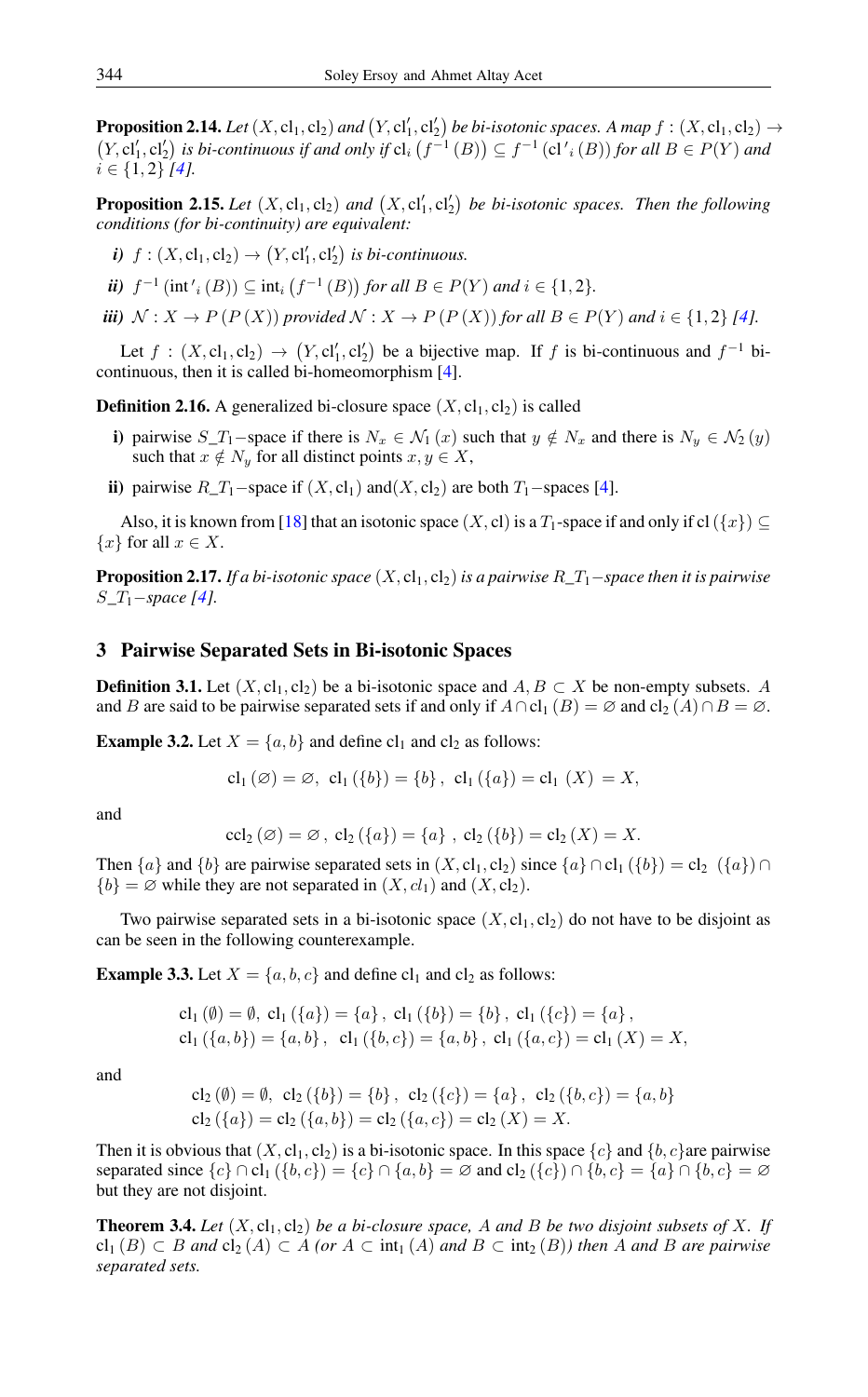*Proof.* First, assume that  $A, B \subset X$ , cl<sub>1</sub> (B)  $\subset B$ , cl<sub>2</sub> (A)  $\subset A$  and  $A \cap B = \emptyset$  in bi-isotonic space X. It is easily seen that  $A \cap \text{cl}_1(B) \subset A \cap B$  and  $B \cap \text{cl}_2(A) \subset A \cap B$ . Then  $A \cap \text{cl}_1(B) = \emptyset$ and  $B \cap cl_2(A) = \emptyset$  are satisfied since  $A \cap B = \emptyset$ . This proves that A and B are pairwise separated sets.

On the other hand, assume that  $A \subset \text{int}_1(A)$ ,  $B \subset \text{int}_2(B)$  and  $A \cap B = \emptyset$ . Thereby,  $\text{cl}_1(B) \subset$ cl<sub>1</sub> (X\A) since  $B \subset X\backslash A$  and cl<sub>1</sub> is an isotonic operator. In this case, we find int<sub>1</sub> (A) =  $X\clap{-}cl_1 (X\A) \subset X\clap{-}cl_1 (B)$ . Under the assumption,  $A \subset \int (A)$  we get  $A \subset X\clap{-}cl_1 (B)$  that is  $A \cap cl_1(B) = \emptyset$ . Similarly, we know  $cl_2(A) \subset cl_2(X \backslash B)$  since  $A \subset X \backslash B$  and  $cl_2$  is isotonic. Hence int<sub>2</sub> (B) =  $X \text{cl}_2(X \setminus B) \subset X \text{cl}_2(A)$  and this gives  $B \subset X \text{cl}_2(A)$  because of  $B \subset \text{int}_2(B)$ . Then we deduce  $\text{cl}_2(A) \cap B = \emptyset$ . These complete the proof.  $\Box$ 

As in bitopological spaces the following corollary becomes true in bi-closure spaces since  $cl_1$ and  $cl_2$  hold the axioms (K0), (K1) and (K2).

**Corollary 3.5.** Let  $(X, cl_1, cl_2)$  be a bi-closure space, A and B be two disjoint subsets of X. If  $cl_1(B) ⊂ B$  *and*  $cl_2(A) ⊂ A$  *(or*  $A ⊂ int_1(A)$  *and*  $B ⊂ int_2(B)$  *then* A *and* B *are pairwise separated sets.*

**Theorem 3.6.** *Let*  $(X, cl_1, cl_2)$  *be a bi-isotonic space. If two subsets*  $A, B \subset X$  *satisfy*  $cl_1(B) \subset$ *B* and cl<sub>2</sub> (*A*) ⊂ *A* (or equivalently  $A ⊂ \text{int}_1(A)$  and  $B ⊂ \text{int}_2(B)$ ) then  $A \setminus B$  and  $B \setminus A$  are *pairwise separated sets.*

*Proof.* Suppose that  $(X, cl_1, cl_2)$  is a bi-isotonic space and A, B are any subsets of X with  $\text{cl}_1(B) \subset B$  and  $\text{cl}_2(A) \subset A$ . It is known from [\[8\]](#page-9-8) the condition  $U \subseteq V \Rightarrow \text{cl}(U) \subseteq \text{cl}(V)$  is equivalent to cl( $U \cap V$ )  $\subseteq$  cl( $U$ )  $\cap$  cl( $V$ ) for an arbitrary closure operator cl :  $P(X) \to P(X)$ . So, we get

$$
(A \setminus B) \cap cl_1 (B \setminus A) = (A \cap (X \setminus B)) \cap cl_1 (B \cap (X \setminus A))
$$
  
\n
$$
\subset A \cap (X \setminus B) \cap cl_1 (B) \cap cl_1 (X \setminus A)
$$
  
\n
$$
= A \cap cl_1 (X \setminus A) \cap (X \setminus B) \cap cl_1 (B)
$$

and by the fact that  $cl_1(X\setminus A) = X\int (A)$  we find  $(A\setminus B) \cap cl_1(B\setminus A) \subset (X\int (A)) \cap$  $A \cap (X\backslash B) \cap$  cl<sub>1</sub>  $(B)$ . We have  $(X\backslash B) \cap$  cl<sub>1</sub>  $(B) = \emptyset$  from the hypothesis cl<sub>1</sub>  $(B) \subset B$  (or  $(X\int (A)) \cap A = \emptyset$  from the hypothesis  $A \subset \text{int}_1(A)$ . Thus, we deduce  $(A \setminus B) \cap cl_1(B \setminus A) =$  $\emptyset$ . Similarly, we can prove cl<sub>2</sub> (A\B) ∩ (B\A) =  $\emptyset$ , too. Finally, the last two equalities mean that  $A \ B$  and  $B \ A$  are pairwise separated sets.  $\Box$ 

Then the following corollary is immediate in bi-closure spaces.

**Corollary 3.7.** Let  $(X, cl_1, cl_2)$  be a bi-closure space, A and B be two disjoint subsets of X. If B *is* cl<sub>1</sub>−*closed and* A *is* cl<sub>2</sub>−*closed (or* A *is* int<sub>1</sub>−*open and* B *is* int<sub>2</sub>−*open) then*  $A \ B$  *and*  $B \ A$ *are pairwise separated sets.*

**Theorem 3.8.** Let  $(X, cl_1, cl_2)$  be a bi-isotonic space. Then the following statements are equiva*lent for any subsets*  $A, B \subset X$ *:* 

- *i)* A *and* B *are pairwise separated sets.*
- *ii) There are*  $U \in \mathcal{N}_1(A)$  *and*  $V \in \mathcal{N}_2(B)$  *such that*  $U \cap B = \emptyset$  *and*  $A \cap V = \emptyset$ *.*

*Proof.* First, assume that A and B are pairwise separated subsets in the bi-isotonic space. So,  $A \cap \text{cl}_1 (B) = \emptyset$  and  $\text{cl}_2 (A) \cap B = \emptyset$  require  $A \subset \text{int}_1 (X \setminus B)$  and  $B \subset \text{int}_2 (X \setminus A)$ , respectively. If  $X\setminus B$  and  $X\setminus A$  are designated with the terms U and V, respectively, we see the existence of the neighborhoods  $U \in \mathcal{N}_1(A)$  and  $V \in \mathcal{N}_2(B)$  satisfying  $U \cap B = \emptyset$  and  $A \cap V = \emptyset$ , respectively. Secondly, assume that there are  $U \in \mathcal{N}_1(A)$  and  $V \in \mathcal{N}_2(B)$  such that  $U \cap B = \emptyset$  and  $A \cap V = \emptyset$ . Thus it is known that

$$
U \in \mathcal{N}_1(A)
$$
 if and only if  $A \subseteq \text{int}_1(U)$ 

and

$$
V \in \mathcal{N}_2(B)
$$
 if and only if  $B \subseteq \text{int}_2(V)$ .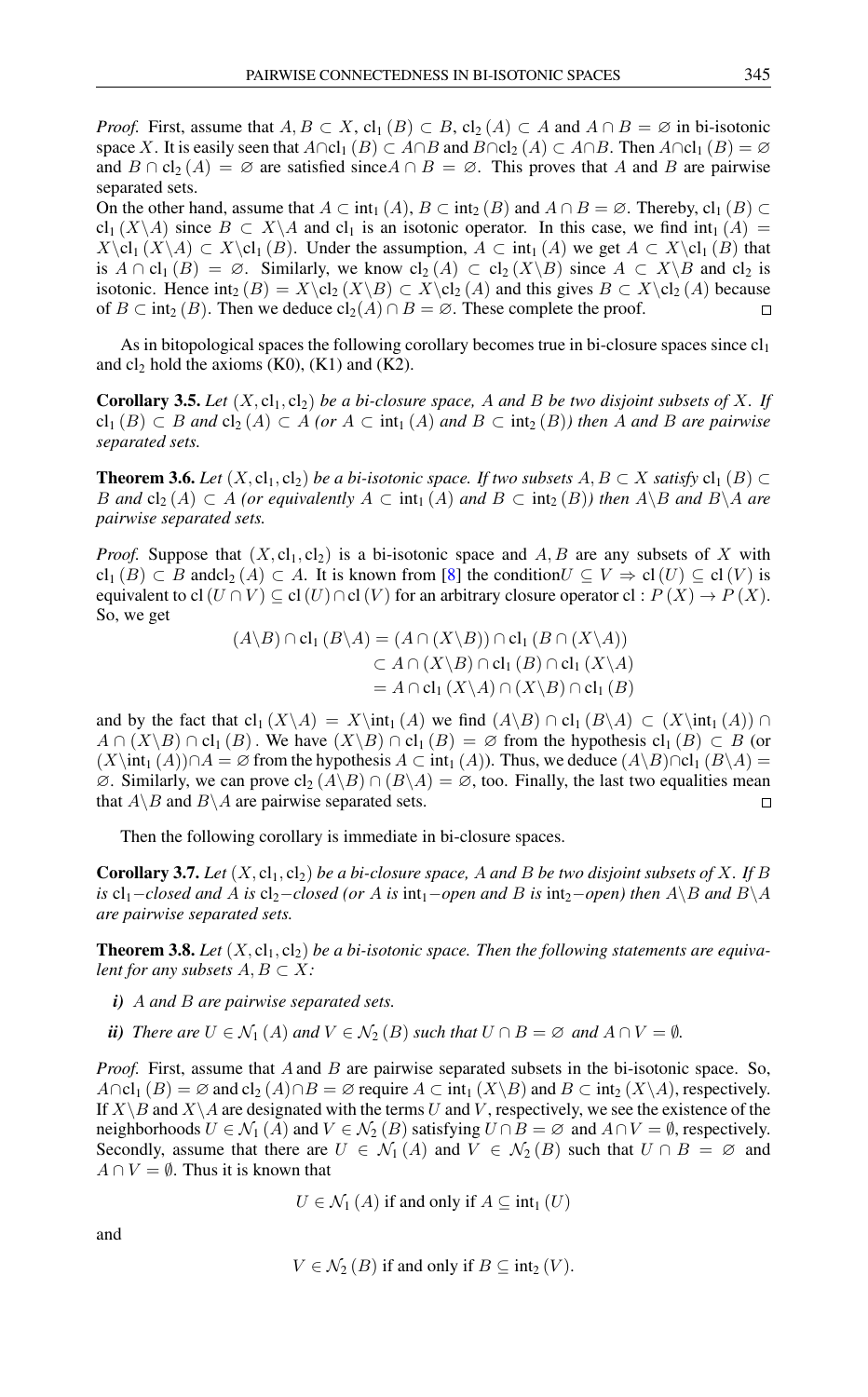Moreover, int<sub>1</sub> and int<sub>2</sub> are two isotonic operators since  $c_1$  and  $c_2$  are two isotonic operators and they satisfy int<sub>1</sub>  $(U) \subset \text{int}_1 (X \setminus B)$  and  $\text{int}_2 (V) \subset \text{int}_2 (X \setminus A)$  from the assumptions  $U \subset X \setminus B$ and  $V \subset X \backslash A$ . So we find  $A \subset \text{int}_1 (X \backslash B)$  and  $B \subset \text{int}_2 (X \backslash A)$  which imply that  $A \cap cl_1 (B) =$  $\varnothing$  and  $cl_2(A) \cap B = \varnothing$  by Definition [2.2.](#page-1-0) Consequently, these prove that A and B are pairwise separated sets.

**Theorem 3.9.** Let  $(X, cl_1, cl_2)$  and  $(Y, cl'_1, cl'_2)$  be two bi-isotonic spaces and  $f : X \rightarrow Y$  be *a bi-continuous function. If* A *and* B *are pairwise separated subsets of* Y *then* f −1 (A) *and* f −1 (B) *are pairwise separated in* X*.*

*Proof.* Assume that f is a bi-continuous function from X to Y and two subsets  $A, B \subset Y$  are pairwise separated subsets. Thus,  $A \cap cl'_1(B) = \emptyset$  and  $cl'_2(A) \cap B = \emptyset$ . The pre-image of first equality gives us  $f^{-1}(A \cap cl'_1(B)) = f^{-1}(A) \cap f^{-1}(cl'_1(B)) = \emptyset$ , that is,  $f^{-1}(cl'_1(B)) \subset$  $X\setminus f^{-1}(A)$ . Also from Proposition [2.14,](#page-2-0) it is known  $\text{cl}_1(f^{-1}(B)) \subset f^{-1}(\text{cl}'_1(B))$  since f is bi-continuous. Then we get  $cl_1(f^{-1}(B)) \subset X \setminus f^{-1}(A)$  and this implies that  $cl_1(f^{-1}(B)) \cap$  $f^{-1}(A) = \varnothing$ .

In the same manner, we prove  $\text{cl}_2(f^{-1}(A)) \cap f^{-1}(B) = \emptyset$ , too. These are sufficient to complete the proof that  $f^{-1}(A)$  and  $f^{-1}(B)$  are pairwise separated subsets of X.  $\Box$ 

**Theorem 3.10.** *Let*  $(X, cl_1, cl_2)$  *be a bi-isotonic space and*  $A, B \subset Y \subset X$ *. A and B are pairwise separated subsets in*  $(X, cl_1, cl_2)$  *if and only if A and B are pairwise separated subsets in the subspace*  $(Y, \text{cl}_1^Y, \text{cl}_2^Y)$ .

*Proof.* ( $\Rightarrow$ :) Let A and B be pairwise separated subsets in  $(X, cl_1, cl_2)$ . ThenA  $\cap cl_1(B) = \emptyset$ and  $cl_2(A) \cap B = \emptyset$ . By considering Proposition 2.13, it is easy to see that  $A \cap cl_1^Y(B) =$  $A \cap (cl_1(B) \cap Y) = (A \cap cl_1(B)) \cap Y = \emptyset$  and  $cl_2^Y(A) \cap B = Y \cap (cl_2(A) \cap B) = Y \cap$  $(cl_2(A) \cap B) = \emptyset$ , i.e., A and B are pairwise separated subsets in the subspace  $(Y, cl_1^Y, cl_2^Y)$ .

(←:) Let A and B be pairwise separated subsets of  $(Y, cl_1^Y, cl_2^Y)$ . Then  $A ∩ cl_1^Y (B) = \emptyset$  and cl<sup>Y</sup><sub>2</sub> (A) ∩ B = ∅. By considering  $A, B \subset Y \subset X$  and Proposition [2.12,](#page-1-1) we get

$$
A \cap \mathbf{cl}_1^Y(B) = A \cap (\mathbf{cl}_1(B) \cap Y) = (A \cap Y) \cap \mathbf{cl}_1(B) = A \cap \mathbf{cl}_1(B) = \emptyset
$$

and

$$
\mathrm{cl}_2^Y(A) \cap B = (\mathrm{cl}_2(A) \cap Y) \cap B = \mathrm{cl}_2(A) \cap (Y \cap B) = \mathrm{cl}_2(A) \cap B = \varnothing.
$$

 $\Box$ 

Consequently, we deduce A and B are pairwise separated subsets in  $X$ .

### 4 Pairwise Connectedness in Bi-isotonic Spaces

**Definition 4.1.** A bi-isotonic space  $(X, cl_1, cl_2)$  is called pairwise connected if and only if X cannot be expressed as the union of two non-empty disjoint sets A and B such that  $[A \cap cl_1 (B)] \cup$  $[cl_2(A) \cap B] = \emptyset.$ 

If a bi-isotonic space  $(X, cl_1, cl_2)$  is not pairwise connected, then it is said to be pairwise disconnected. Equivalently,  $(X, cl_1, cl_2)$  is said to be pairwise disconnected, if it is possible to express X as a union of pairwise separated disjoint non-empty two sets.

**Example 4.2.** Let  $X = \{a, b, c\}$  and define cl<sub>1</sub> and cl<sub>2</sub> as follows:

$$
cl_1(\emptyset) = \emptyset, cl_1(\{a\}) = cl_1(\{b\}) = cl_1(\{a, b\}) = \{a, b\}, cl_1(\{c\}) = \{c\},
$$
  

$$
cl_1(\{a, c\}) = cl_1(\{b, c\}) = cl_1(X) = X,
$$

and

$$
cl_2 (\emptyset) = \emptyset, cl_2 (\{a\}) = cl_2 (\{c\}) = cl_2 (\{a, c\}) = \{a, c\}, cl_2 (\{b\}) = \{b\}
$$
  

$$
cl_2 (\{a, b\}) = cl_2 (\{b, c\}) = cl_2 (X) = X.
$$

Here the only pairwise separated disjoint non-empty sets in X are  $\{b\}$  and  $\{c\}$  however  $X \neq$  ${b} \cup {c}$ . Then  $(X, cl_1, cl_2)$  is a pairwise connected bi-isotonic space while  $(X, cl_1)$  and  $(X, cl_2)$ are disconnected isotonic spaces from the facts that  $\{a, b\}$  and  $\{c\}$  are separated in $(X, cl_1)$  and also  $\{a, c\}$  and  $\{b\}$  are separated in  $(X, \text{cl}_2)$ .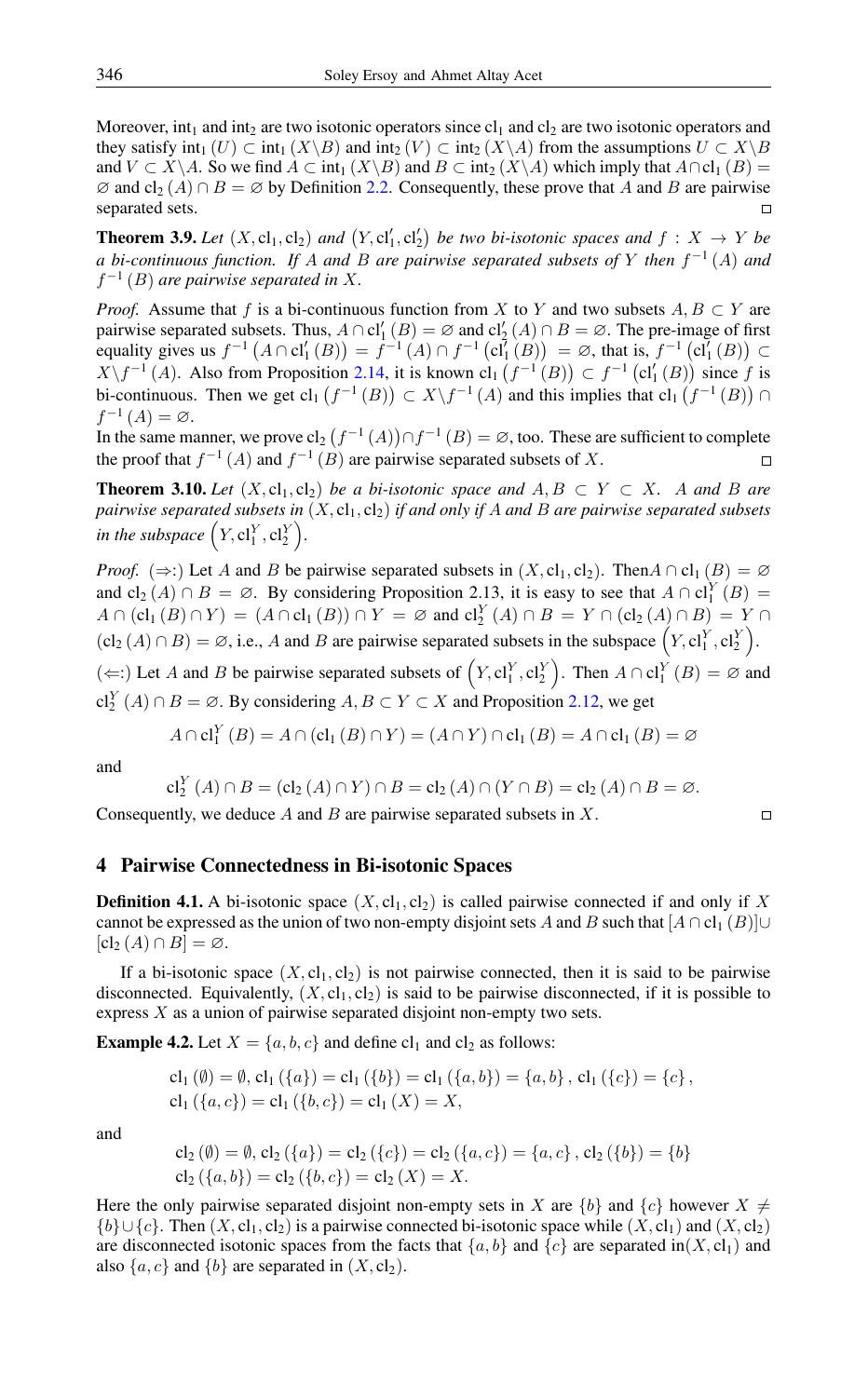**Example 4.3.** Let  $X = \{a, b, c\}$  and define cl<sub>1</sub> and cl<sub>2</sub> as follows:

$$
cl_1(\emptyset) = \emptyset, cl_1(\{a\}) = \{a\}, cl_1(\{b\}) = \{b\}, cl_1(\{c\}) = \{c\},
$$
  

$$
cl_1(\{a, b\}) = \{a, b\}, cl_1(\{b, c\}) = \{b, c\}, cl_1(\{a, c\}) = cl_1(X) = X,
$$

and

$$
\text{cl}_2(\emptyset) = \emptyset, \ \text{cl}_2(\{a\}) = \{a\}, \ \text{cl}_2(\{b\}) = \{b\}, \ \text{cl}_2(\{c\}) = \{c\},
$$
\n
$$
\text{cl}_2(\{a, c\}) = \{a, c\}, \ \text{cl}_2(\{b, c\}) = \{b, c\}, \ \text{cl}_2(\{a, b\}) = \text{cl}_2(X) = X.
$$

It is obvious that  $X$  is a pairwise disconnected bi-isotonic space since there exist pairwise separated and disjoints sets  $\{a\}$  and  $\{b, c\}$  such that  $X = \{a\} \cup \{b, c\}$ .

**Theorem 4.4.** A bi-isotonic space  $(X, cl_1, cl_2)$  is pairwise connected if and only if X cannot be *expressed as*  $X = A \cup B$  *for any non-empty disjoint sets* A *and* B *such that*  $cl_1(B) \subset B$  *and*  $\text{cl}_2(A) \subset A$ .

*Proof.* Suppose that there exists non-empty sets A and B satisfying  $X = A \cup B$  such that  $A \cap B = \emptyset$ ,  $\text{cl}_1(B) \subset B$  and  $\text{cl}_2(A) \subset A$ . Then it is easy to get  $A \cap \text{cl}_1(B) = \emptyset$  and  $\text{cl}_2(A) \cap B = \emptyset$  from  $\text{cl}_1(B) \subset X \backslash A$  and  $\text{cl}_2(A) \subset X \backslash B$ . These means that X is a pairwise disconnected bi-isotonic space.

Conversely, suppose that  $X$  is a pairwise disconnected bi-isotonic space. Then  $X$  can be expressed as a union of for two pairwise separated disjoint non-empty sets two sets A and B. These sets satisfy  $cl_1(B) \subset X \backslash A = B cl_2(A) \subset X \backslash B = A$  from  $X = A \cup B, A \cap B = \emptyset$ ,  $A \cap$  cl<sub>1</sub>  $(B) = \emptyset$  and cl<sub>2</sub>  $(A) \cap B \neq \emptyset$ .  $\Box$ 

In bi-closure spaces, the following corollary becomes obvious and corresponds to pairwise connectedness in bitopological spaces.

<span id="page-5-0"></span>**Corollary 4.5.** Let  $(X, cl_1, cl_2)$  be a bi-closure space. X is pairwise connected if and only if X *cannot be expressed as a union of any non-empty disjoint*  $cl_1$ *-closed set and*  $cl_2$ *-closed set.* 

Example 4.6. Let us consider that

$$
cl_1(A) = \begin{cases} \varnothing, & A = \varnothing \\ (-\infty, a] , & \sup A = a \text{ and } cl_2(A) = \begin{cases} \varnothing, & A = \varnothing \\ [b, \infty) , & \inf A = b \\ \mathbb{R}, & \sup A = \infty \end{cases} \end{cases}
$$

be two operators on  $\mathbb{R}$ , then  $(\mathbb{R}, cl_1, cl_2)$  is a bi-closure space and it cannot be expressed as a union of any non-empty disjoint cl1−closed set and cl2−closed set. Thus, it is pairwise connected.

The assertion of Corollary [4.5](#page-5-0) needs not be true in general for all bi-isotonic spaces. Although a bi-isotonic space  $(X, cl_1, cl_2)$  is pairwise disconnected, it can be expressed as a union of pairwise separated disjoint non-empty two sets which are not have to be a  $cl<sub>1</sub>$ −closed or  $cl<sub>2</sub>$ −closed set in  $X$  as can be seen in the following example.

**Example 4.7.** Let  $X = \{a, b, c\}$  and define cl<sub>1</sub> and cl<sub>2</sub> as follows:

$$
cl_1 (\emptyset) = \emptyset, cl_1 (\{b\}) = cl_1 (\{c\}) = cl_1 (\{b, c\}) = \{b\}
$$
  

$$
cl_1 (\{a\}) = cl_1 (\{a, b\}) = cl_1 (\{a, c\}) = cl_1 (X) = X,
$$

and

$$
cl_2(\emptyset) = \emptyset, cl_2(\{a\}) = cl_2(\{c\}) = cl_2(\{a, c\}) = \{a\},
$$
  

$$
cl_2(\{b\}) = cl_2(\{b, c\}) = cl_2(\{a, b\}) = cl_2(X) = X.
$$

Then X is a pairwise disconnected bi-isotonic space since  $\{a\} \cap \{b, c\} = \{a\} \cap cl_1 \{b, c\} =$ cl<sub>2</sub> {a} ∩ {b, c} = ∅ and  $X = \{a\} \cup \{b, c\}$ , besides {b, c} is not cl<sub>1</sub>-closed.

The connectedness of any subspace of an isotonic space X hasnt been characterized by the subsets of X, yet. In this regard, we define and characterize the connectedness of sub-isotonic spaces.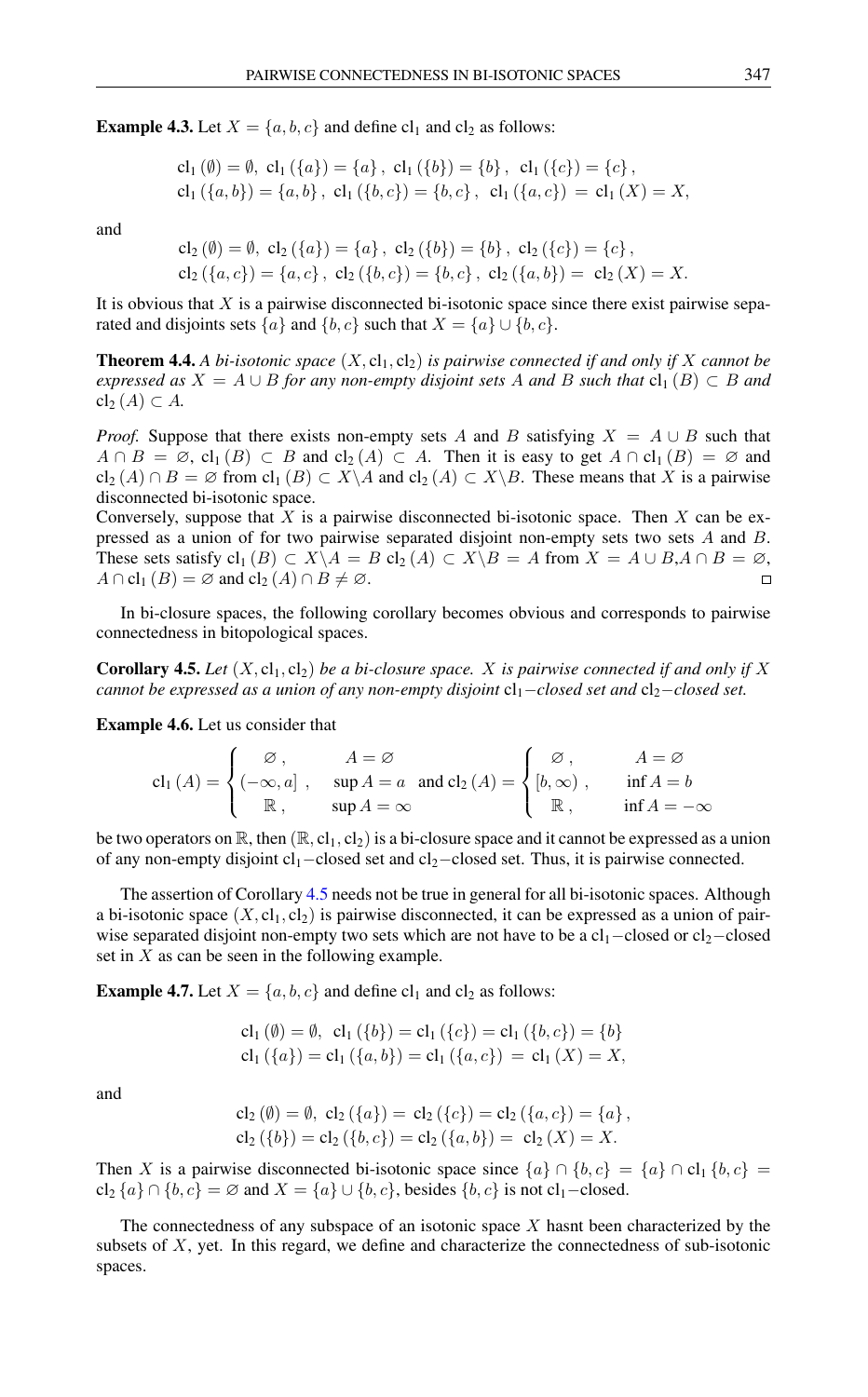**Definition 4.8.** Let  $(X, c)$  be an isotonic space. A subset  $A \subset X$  is connected if it is a connected isotonic space when endowed with the induced isotonic operator  $cl_A$ .

Otherwise,  $(A, cI<sub>A</sub>)$  is called disconnected if it is not connected. In other words, if that there exist non-empty disjoint subsets P' and Q' of A satisfying  $A = P' \cup Q'$  such that  $\text{cl}_A(P') \cap Q' = \emptyset$ and  $P' \cap \text{cl}_A(Q') = \emptyset$  then the subspace  $(A, \text{cl}_A)$  is disconnected.

**Theorem 4.9.** *Let*  $(X, c)$  *be an isotonic space and*  $A \subset X$ *. A is a disconnected subspace if and only if there exist non-empty sets* P *and* Q *of* X *such that*

$$
P \cap A \neq \emptyset, \ Q \cap A \neq \emptyset, \ P \cap Q \subset X \setminus A, \ A \subset P \cup Q,
$$
  
cl  $(P \cap A) \cap Q \subset X \setminus A, \ P \cap cl(Q \cap A) \subset X \setminus A.$ 

*Proof.* ( $\Rightarrow$ :) Let A be a disconnected sub-isotonic space. Then there exist non-empty subsets  $P', Q' \subset A$  satisfying  $A = P' \cup Q', P' \cap Q' = \emptyset$ ,  $cl_A(P') \cap Q' = \emptyset$  and  $P' \cap cl_A(Q') = \emptyset$ . Thus, there exist non-empty subsets  $P, Q \subset X$  such that  $P' = P \cap A$  and  $Q' = Q \cap A$ . Moreover, the order of the following relations give us the desired results as follows  $P' \cap Q' = \emptyset \Rightarrow (P \cap A) \cap (Q \cap A) = \emptyset \Rightarrow (P \cap Q) \cap A = \emptyset \Rightarrow P \cap Q \subset X \backslash A$  $A = P' \cup Q' \subset P \cup Q \Rightarrow A \subset P \cup Q$  $\operatorname{cl}_A(P') \cap Q' = \operatorname{cl}(P \cap A) \cap A \cap (A \cap Q) = \emptyset \Rightarrow \operatorname{cl}(P \cap A) \cap Q \subset X \setminus A$ 

 $P' \cap \text{cl}_A(Q') = (P \cap A) \cap \text{cl}(Q \cap A) \cap A = \emptyset \Rightarrow P \cap \text{cl}(Q \cap A) \subset X \backslash A.$  $(\Leftarrow)$  Suppose that there exist non-empty sets P and Q in X such that

$$
P \cap A \neq \emptyset, \ Q \cap A \neq \emptyset, \ P \cap Q \subset X \setminus A, \ A \subset P \cup Q,
$$
  
cl  $(P \cap A) \cap Q \subset X \setminus A, \ P \cap cl \ (Q \cap A) \subset X \setminus A.$ 

If we call  $P' = P \cap A$  and  $Q' = Q \cap A$ . It easy to get that there exist non-empty disjoint subsets P' and Q' of A satisfying  $A = P' \cup Q'$  such that  $\text{cl}_A(P') \cap Q' = \emptyset$  and  $P' \cap \text{cl}_A(Q') = \emptyset$ . In this case, the subspace  $(A, cI<sub>A</sub>)$  is disconnected as desired.  $\Box$ 

**Definition 4.10.** Let  $(X, cl_1, cl_2)$  be a bi-isotonic space and  $A \subset X$ . Then the bi-isotonic subspace  $(A, cl_1^A, cl_2^A)$  is called pairwise disconnected if there exist non-empty disjoint subsets P' and Q' of A satisfying  $A = P' \cup Q'$  such that  $cl_1^A(P') \cap Q' = \emptyset$  and  $P' \cap cl_2^A(Q') = \emptyset$ .

Then the following theorem is an immediate consequence of this definition.

**Theorem 4.11.** *Let*  $(X, cl_1, cl_2)$  *be a bi-isotonic space and*  $A \subset X$ *. A is a pairwise disconnected subspace if and only if there exist non-empty sets* P *and* Q *of* X *such that*

$$
P \cap A \neq \emptyset, \ Q \cap A \neq \emptyset, \ P \cap Q \subset X \setminus A, \ A \subset P \cup Q,
$$
  

$$
cl_1^A (P \cap A) \cap Q \subset X \setminus A, \ P \cap cl_2^A (Q \cap A) \subset X \setminus A.
$$

By this theorem, it becomes easy to prove pairwise connectedness is preserved under bicontinuous functions.

**Theorem 4.12.** Let  $(X, cl_1, cl_2)$  and  $(Y, cl'_1, cl'_2)$  be bi-isotonic spaces and  $f : X \to Y$  be a *bi-continuous function. If* X *is pairwise connected, then*  $f(X) \subset Y$  *is pairwise connected.* 

*Proof.* Let  $f(X) \subset Y$  be pairwise disconnected. Then there are the subsets  $P, Q \subset Y$  such that

$$
P \cap f(X) \neq \emptyset, \ Q \cap f(X) \neq \emptyset, \ P \cap Q \subset Y \setminus f(X), \ f(X) \subset P \cup Q,
$$
  

$$
cl'_1(P \cap f(X)) \cap Q \subset Y \setminus f(X), \ P \cap cl'_2(Q \cap f(X)) \subset Y \setminus f(X).
$$

Then it is straightforward to see  $f^{-1}(P) \cap X \neq \emptyset$ ,  $f^{-1}(Q) \cap X \neq \emptyset$ ,  $f^{-1}(P) \cap f^{-1}(Q) = \emptyset$ ,  $X = f^{-1}(P) \cup f^{-1}(Q)$ . Moreover,  $\text{cl}'_1(P \cap f(X)) \cap Q \subset Y \setminus f(X)$  and  $\text{cl}'_1(Q \cap f(X)) \cap P \subset$  $Y \setminus f(X)$  imply  $f^{-1}(\text{cl}'_1(P \cap f(X))) \subset X \setminus f^{-1}(Q)$  and  $f^{-1}(\text{cl}'_2(Q \cap f(X))) \subset X \setminus f^{-1}(P)$ , respectively.

On the other hand, by Proposition [2.14,](#page-2-0) we get  $\text{cl}_1(f^{-1}(P \cap f(X))) \subset f^{-1}(\text{cl}'_1(P \cap f(X)))$ and  $\text{cl}_2(f^{-1}(Q \cap f(X))) \subset f^{-1}(\text{cl}'_2(Q \cap f(X)))$  since f is bi-continuous. Therefore, we obtain  $\text{cl}_1(f^{-1}(P \cap f(X))) \subset X \backslash f^{-1}(Q)$  and  $\text{cl}_2(f^{-1}(Q \cap f(X))) \subset X \backslash f^{-1}(P)$ . Finally, these give us  $cl_1(f^{-1}(P)) \cap f^{-1}(Q) = \emptyset$  and  $f^{-1}(P) \cap cl_2(f^{-1}(Q)) = \emptyset$  which complete the proof. $\Box$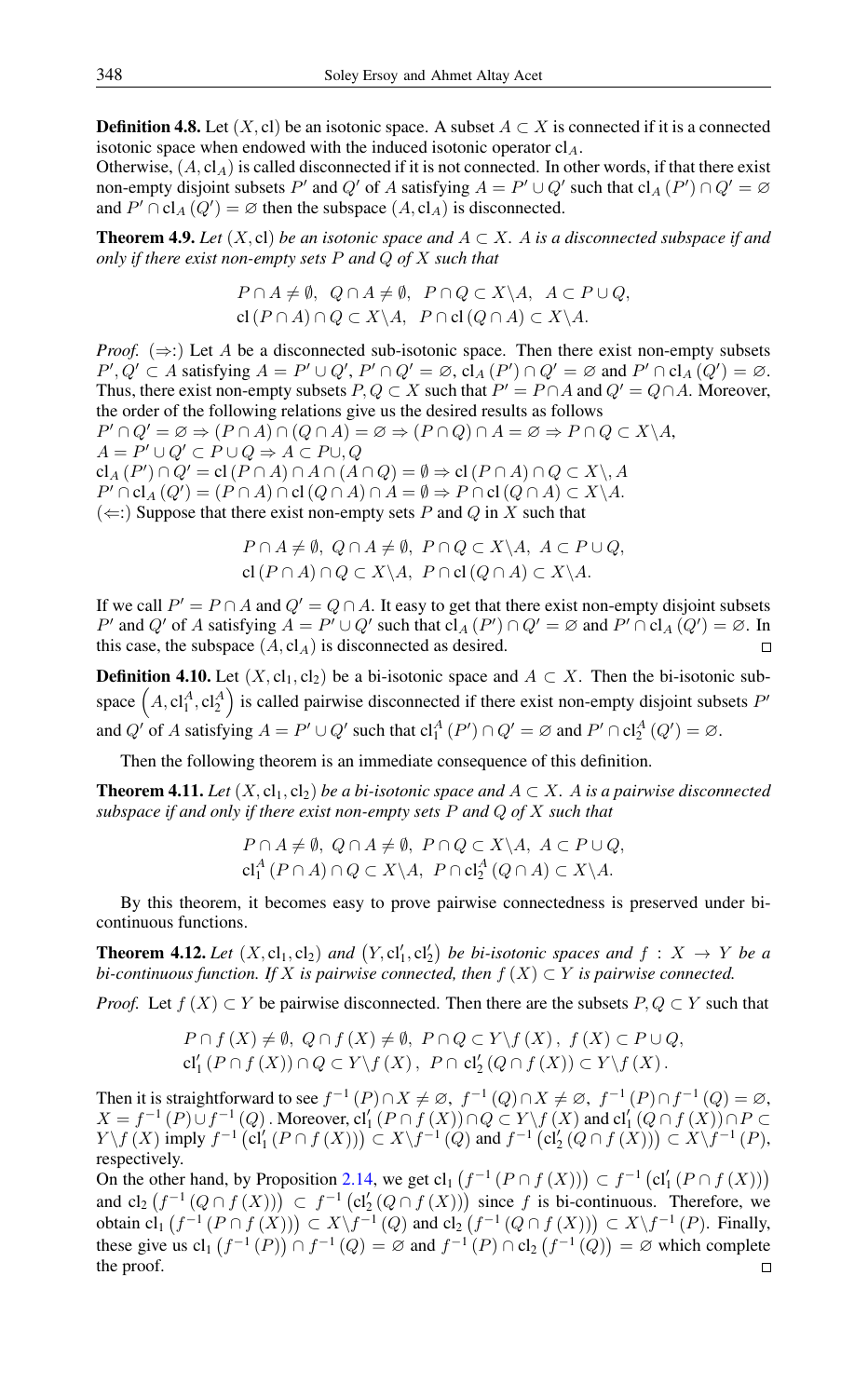**Corollary 4.13.** Let  $(X, cl_1, cl_2)$  and  $(Y, cl'_1, cl'_2)$  be bi-isotonic spaces and  $f : X \to Y$  be a *bi-homeomorphism. Then* X *is pairwise connected if and only if* Y *is pairwise connected.*

<span id="page-7-0"></span>**Theorem 4.14.** Let A and B be subsets of an isotonic space  $(X, \text{cl})$  such that  $A \subset B \subset \text{cl}(A)$ . *If* A *is a connected subset then* B *is connected.*

*Proof.* Consider the subsets A and B such that  $A \subset B \subset cl(A)$  and assume that A is connected and  $B$  is not connected. Then there exist non-empty sets  $P$  and  $Q$  of  $X$  such that

$$
P \cap B \neq \emptyset, \ Q \cap B \neq \emptyset, \ P \cap Q \subset X \setminus B, \ B \subset P \cup Q,
$$
  
cl  $(P \cap B) \cap Q \subset X \setminus B, \ P \cap cl \ (Q \cap B) \subset X \setminus B.$ 

Thus, it is evident that  $P \cap Q \subset X \backslash A$  and  $A \subset P \cup Q$  since  $A \subset B$ . Now lets prove  $P \cap A \neq \emptyset$  and  $Q \cap A \neq \emptyset$ . Assume that  $P \cap A = \emptyset$  or  $Q \cap A = \emptyset$ .  $(P \cap A) \cup (Q \cap A) = (P \cup Q) \cap A = A$  since  $A \subset P \cup Q$ . At this stage  $A \subset Q$  if  $P \cap A = \emptyset$  or  $A \subset P$  if  $Q \cap A = \emptyset$ .

In the case of  $A \subset Q$  we obtain  $A \cap B \subset Q \cap B \Rightarrow A \subset Q \cap B \Rightarrow cl(A) \subset cl(Q \cap B)$ . Then  $B \subset cl(Q \cap B)$  because of  $B \subset cl(A)$ . This implies that  $P \cap B \subset P \cap cl(Q \cap B) = \emptyset$  which contradicts with  $B \cap P \neq \emptyset$ .

In the same way,  $A \subset P$  requires to  $Q \cap B \subset Q \cap cl(P \cap B) = \emptyset$  and this contradicts with  $B \cap Q \neq \emptyset$ . So  $P \cap A \neq \emptyset$  and  $Q \cap A \neq \emptyset$ .

Moreover, we see

$$
P \cap A \subset P \cap B \Rightarrow cl(P \cap A) \subset cl(P \cap B)
$$
  
\n
$$
\Rightarrow cl(P \cap A) \cap Q \subset cl(P \cap B) \cap Q \subset X \setminus B \subset X \setminus A
$$
  
\n
$$
\Rightarrow cl(P \cap A) \cap Q \subset X \setminus A.
$$

In the same manner,  $P \cap cl(P \cap A) \subset X \backslash A$ . All these relations indicate A is disconnected. This contradiction leads that B is a connected set.  $\Box$ 

By the last theorem, the following corollary is obvious and it was proved by an alternative method in [\[8\]](#page-9-8).

**Corollary 4.15.** In an isotonic space if a subset A is connected and  $A \subset cl(A)$  then  $cl(A)$  is *connected. Additionally in a neighborhood space closure of connected sets are connected, too.*

The proof of the following theorem is in the same vein as that of Theorem [4.14.](#page-7-0)

**Theorem 4.16.** Let A and B be given with relations  $A \subset B \subset cl_i(A)$  for all  $i \in \{1,2\}$  in a *bi-isotonic space*  $(X, cl_1, cl_2)$ *. If A is pairwise connected then B is pairwise connected.* 

In a bi-closure space,  $A \subset cl_1(A)$ ,  $A \subset cl_2(A)$  and hence  $cl_2(A) \subset cl_2(cl_1(A))$  and  $\text{cl}_1(A) \subset \text{cl}_1(\text{cl}_2(A))$  are satisfied. So, we can give the following corollary.

<span id="page-7-3"></span>**Corollary 4.17.** Let  $(X, cl_1, cl_2)$  be a bi-closure space. If  $A \subset X$  is pairwise connected then cl<sub>1</sub> (A), cl<sub>2</sub> (A), cl<sub>1</sub> (cl<sub>2</sub> (A)), and cl<sub>2</sub> (cl<sub>1</sub> (A)) are pairwise connected sets, too.

<span id="page-7-1"></span>**Theorem 4.18.** *Let*  $(X, c)$  *be an isotonic space and*  $A \subset X$  *be a connected subset. If*  $A \subset P \cup Q$ *for pairwise separated and disjoint subsets* P *and* Q *then*  $A \subset P$  *or*  $A \subset Q$ *.* 

The method of aforementioned proof and the condition of the pairwise connectedness of a subset given in Theorem [4.14](#page-7-0) prove the following theorem.

<span id="page-7-2"></span>**Theorem 4.19.** Let  $(X, cl_1, cl_2)$  be a bi-isotonic space and  $A \subset X$  be a pairwise connected *subset.* If  $A \subseteq P \cup Q$  *for pairwise separated and disjoint subsets* P *and* Q *then*  $A \subseteq P$  *or*  $A \subset Q$ .

The following theorem was proved in [\[8\]](#page-9-8). Now we give an alternative method to prove it.

**Theorem 4.20.** Let  $(X, c)$  be an isotonic space and I be a non-empty indexing set. If  $A_i \subset X$  $a$ re connected for all  $i \in I$  and  $A_i \cap A_j \neq \varnothing$  for all  $i, j \in I$  where  $i \neq j$ , then  $\bigcup A_i$  is connected. i∈I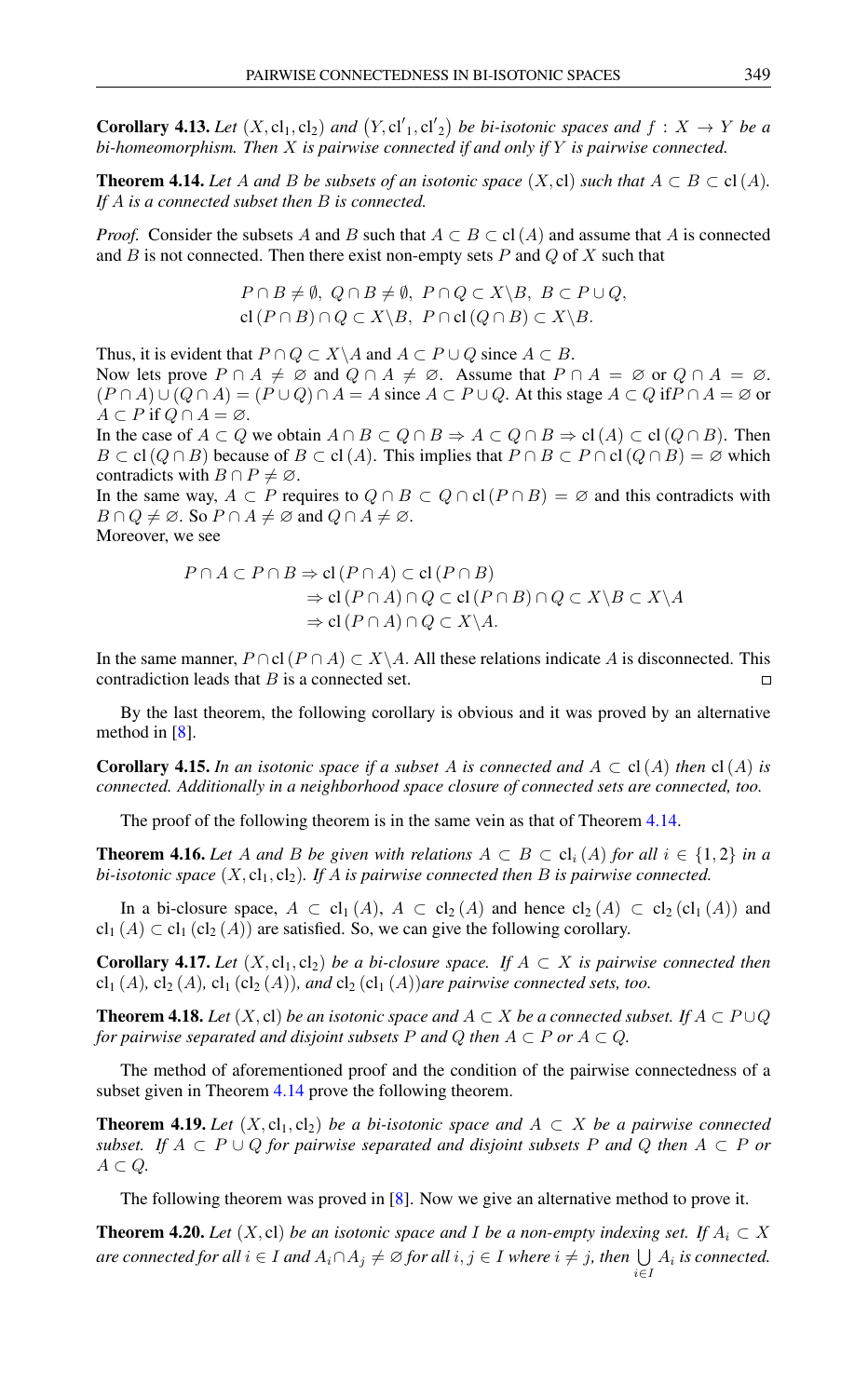*Proof.* Assume that  $A_i \subset X$  are connected for all  $i \in I$  and  $A_i \cap A_j \neq \emptyset$  for  $i \neq j$  but  $A =$  $\bigcup A_i$  is disconnected. Then there exist non-empty disjoint subsets P' and Q' of A satisfying i∈I  $\overline{A} = P' \cup Q'$  such that  $\text{cl}_A(P') \cap Q' = \emptyset$  and  $P' \cap \text{cl}_A(Q') = \emptyset$ . So  $A_i \subset P' \cup Q'$  for all  $i \in I$ . By the hypothesis and Theorem [4.18](#page-7-1)  $A_i \subset P'$  or  $A_i \subset Q'$ . Even if  $A_i \subset P'$  for all  $i \in I$  then  $Q' = \emptyset$  since  $A_i \cap A_j \neq \emptyset$  for  $i \neq j$ . Otherwise, if  $A_i \subset Q'$  for all  $i \in I$  then  $P' = \emptyset$ . Thus, these contradictions complete the proof.

So by following the same steps in the last proof and by Theorem [4.19](#page-7-2) we can prove the following theorem.

**Theorem 4.21.** Let  $(X, cl_1, cl_2)$  be a bi-isotonic space and I be a nonempty indexing set. If  $A_i$  ⊂ X are pairwise connected for all  $i \in I$  and  $A_i \cap A_j \neq \emptyset$  for all  $i, j \in I$  where  $i \neq j$  then  $\bigcup A_i$  is pairwise connected. i∈I

It is clear from the above theorem that even if a bi-isotonic space is pairwise disconnected, it can be written as a disjoint union of maximal pairwise connected pieces.

**Definition 4.22.** The maximal pairwise connected subsets (ordered by inclusion) of a non-empty bi-isotonic space  $(X, cl_1, cl_2)$  are called the pairwise connected components of the space.

**Corollary 4.23.** If  $(X, cl_1, cl_2)$  is a bi-isotonic space is pairwise connected then it has exactly *one component itself.*

**Definition 4.24.** In a bi-isotonic space  $(X, cl_1, cl_2)$ , the pairwise connected component  $C(x)$  of  $x \in X$  is the union of all pairwise connected subsets of X containing x.

<span id="page-8-4"></span>**Theorem 4.25.** Let  $(X, cl_1, cl_2)$  be a bi-closure space. Then all pairwise connected components *of* X *are closed.*

*Proof.* Consider arbitrary pairwise connected component A of a bi-closure space  $(X, cl_1, cl_2)$ . By the definition of pairwise connected components, the subset  $A$  is a maximal pairwise connected component set in  $(X, cl_1, cl_2)$ .  $cl_i(A)$  is pairwise connected for all  $i \in \{1, 2\}$  from Corollary [4.17.](#page-7-3) Also,  $A \subset cl_i(A)$  since X is a bi-closure space. So  $A = cl_i(A)$  for all  $i \in \{1, 2\}$ and this completes the proof.  $\Box$ 

So the last theorem is also valid for bi-topological spaces however, if  $(X, cl_1, cl_2)$  is a biisotonic space it is not true in general as can be seen in the following example.

**Example 4.26.**  $(X, cl_1, cl_2)$  given in Example [3.2](#page-2-1) is a pairwise disconnected bi-isotonic space since  $X = \{a\} \cup \{b\}$ ,  $\{a\} \cap \{b\} = \emptyset$ ,  $\{a\} \cap \text{cl}_1(\{b\}) = \emptyset$ ,  $\{b\} \cap \text{cl}_2(\{a\}) = \emptyset$ .  $\{a\}$  and  $\{b\}$  are pairwise connected components of this space however they are not closed in  $(X, cl_1, cl_2)$  since  $cl_1$   $(cl_2 (\{a\})) = X$  and  $cl_1$   $(cl_2 (\{b\})) = X$ .

**Definition 4.27.** Let  $(X, cl_1, cl_2)$  be a bi-isotonic space with more than one element. X is called totally pairwise disconnected if the pairwise connected components in  $X$  are the singleton sets.

**Theorem 4.28.** Let  $(X, cl_1, cl_2)$  be a bi-closure space. If X is totally pairwise disconnected then *it is*  $R - T_1$ *-space and hence*  $S - T_1$ *- space.* 

*Proof.* Assume that  $(X, cl_1, cl_2)$  is a totally pairwise disconnected bi-closure space. Then  $C(x)$  =  ${x}$  for all  $x \in X$ , that is by the virtue of Theorem [4.25](#page-8-4) we say  $\text{cl}_i({x}) = {x}$  for all  $i \in {1, 2}$ . This completes the proof since from [\[4\]](#page-9-12) it is known that X is a  $R - T_1$ -space if and only if cl<sub>i</sub>  $({x}) = {x}$  holds for all  $x \in X$  and  $i \in {1, 2}$ . Also, each  $R-T_1$ -space is  $S-T_1$ -space.  $\Box$ 

#### <span id="page-8-0"></span>References

- <span id="page-8-2"></span>[1] C. Boonpok, ∂-Closed Sets in Biclosure Spaces, *Acta Math. Univ. Ostrav.* 17(1), 51–66 (2009).
- <span id="page-8-3"></span>[2] C. Boonpok, Bicontinuous maps in biclosure spaces, *Int. J. Contemp. Math. Sci.* 5(1-4), 51–59 (2010).
- <span id="page-8-1"></span>[3] M. M. Day, Convergence, closure, and neighborhoods, *Duke Math. J.* 11, 181–199 (1944).